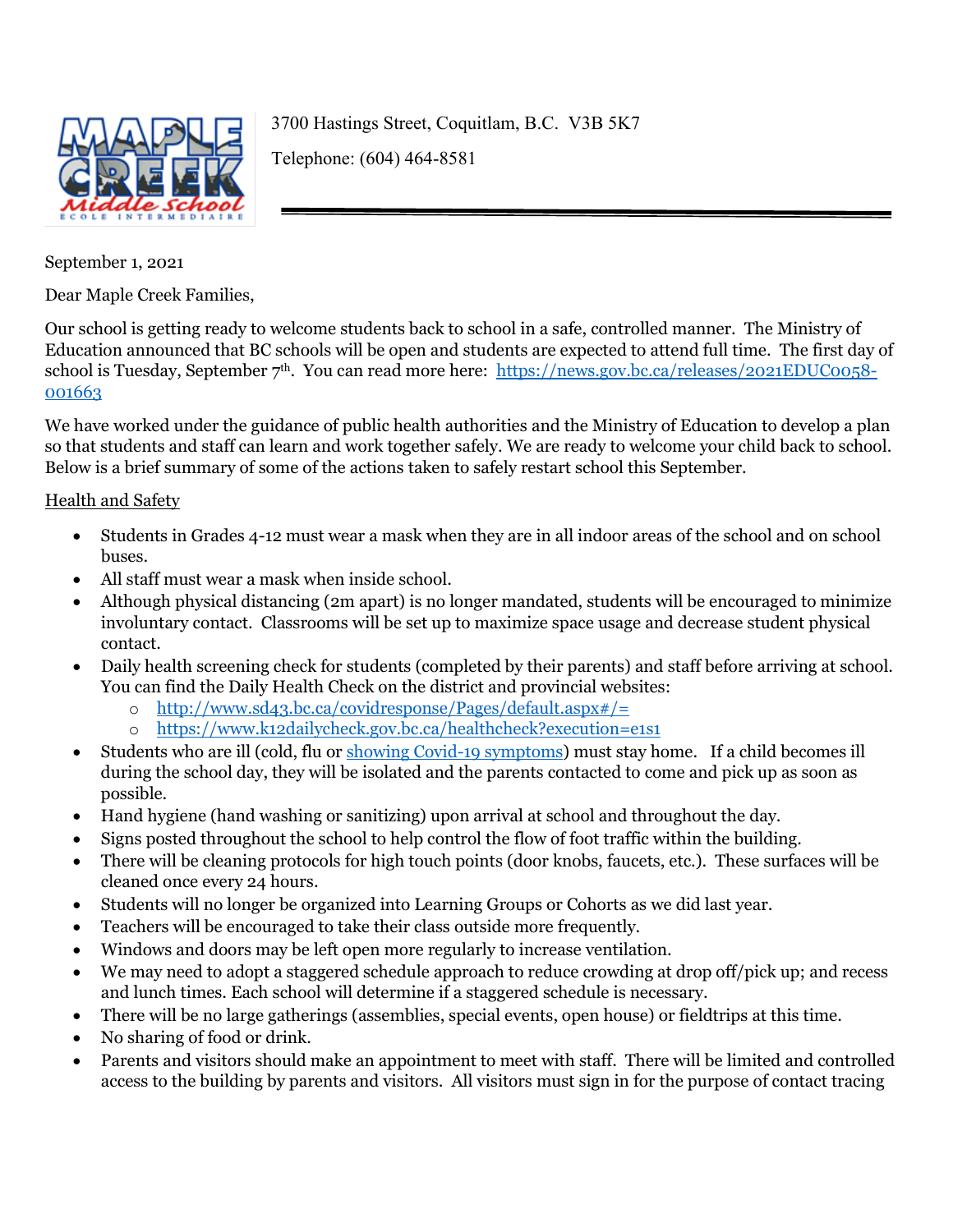and acknowledge they've completed the Daily Health Check. Visitors must wear a non-medical mask inside school.

• We also ask parents to respect other people's personal space when on school grounds. This is for your safety and good modeling for our students.

# Educational Programming

- Our school will only provide in-class instruction.
- Student well-being will be guiding educators in planning and supporting the successful return of students to school.
- Students with disabilities/diverse abilities will continue to be supported by the goals outlined in their IEP.
- Regular health and safety practices (frequent hand washing) will take up some instructional time.
- Students will continue to receive report cards.
- Parents of children who are medically diagnosed as immunocompromised by a physician should contact me by Friday, September 3rd. The following link is provided for your reference:

[http://www.bccdc.ca/health-info/diseases-conditions/covid-19/covid-19-and-children/children-with](http://www.bccdc.ca/health-info/diseases-conditions/covid-19/covid-19-and-children/children-with-immune-compromise)[immune-compromise](http://www.bccdc.ca/health-info/diseases-conditions/covid-19/covid-19-and-children/children-with-immune-compromise)

### **Start Up Information The First Days of School**

A more detailed email will be sent to you later this week with the specific details for the first week of school including arrival times and protocols

# **Tuesday September 7th (A shortened day)**

- Grade 6 Students attend school for an orientation (a.m.) Duration 2 hours
- Grades 7 and 8 Students attend school for a welcome and enrolment count. Times to be communicated on Thursday. Duration 45 minutes.

## **Wednesday, September 8th (first full day)**

First full day of school from 8:40 am to 2:54 pm. On September  $7<sup>th</sup>$ , staff will provide the students with the details of what the first full day will look like.

#### **As mentioned above, we will provide detailed information by Friday the latest.**

#### **PLEASE NOTE: students do not need to bring a lunch or school supplies on Tuesday.**

**PARENT ACCESS TO THE SCHOOL:** Due to COVID-19 and to ensure a safe start to the school year, we are only allowing parents access to the building with an appointment. Please call the school to make an appointment if you would like to speak with a school staff member.

Another email will be sent to families on Thursday will more detailed instructions.